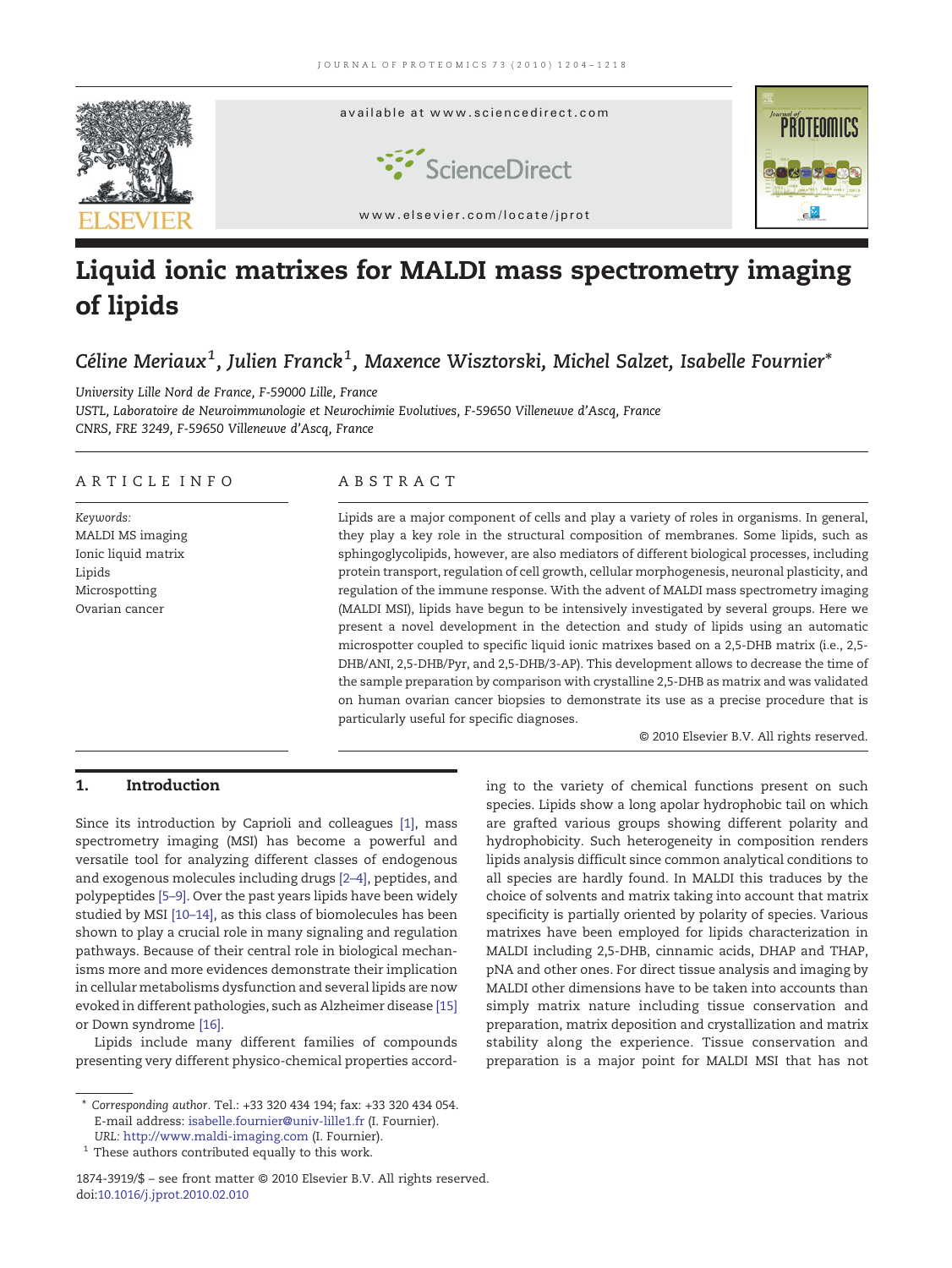been, yet, sufficiently investigated. Lipids are highly diffusive species that easily pass cell membranes and lipids diffusion can occur even during storage. Although, this will not been discussed there matrix deposition and crystallization is another crucial point. Matrix must be deposited using minimal volumes of solvents to avoid molecules delocalization. Crystallization must also be carefully controlled. Homogeneous distribution of analytes within matrix crystals and homogeneity of crystals distribution is searched for spot-tospot reproducibility. Because images require long acquisitions, matrixes presenting good stability under high vacuum conditions are given priority. As for classical lipids analysis, lipids analysis by MALDI from tissues is most often performed using 2,5-dihydroxybenzoic acid (2,5-DHB). In fact, 2,5-DHB results in a small number of peaks in low m/z range, show a very good stability under vacuum conditions, and because with 2,5-DHB both positive and negative modes are availables [17–[19\].](#page-13-0) However, 2,5-DHB crystallization is relatively heterogeneous. 2,5-DHB characteristically crystallizes in the shape of needles of rather important size growing from the outer rim of the deposited solution with a fine polycrystalline film forming in the inner part corresponding to salts species accumulation. Moreover, 2,5-DHB presents hot spots. This can be overcome in classical MALDI by carefully moving the sample manually under the laser beam. Due to the spatial resolution required for MALDI MSI, however, this is almost impossible. In order to minimize such problems alternative matrix deposition techniques were tested. Micro-spotting of 2,5-DHB, for example, lead to smaller crystals but still quite big in size and non homogeneously distributed over the spots. Crystallization is also improved by using micro-spraying techniques. Microspraying generate thin crystal layers of matrix but spraying parameters have to be very carefully controlled to avoid diffusion. However, if such methods improve crystallization they lead to a decrease of ion signal due to lower volume of solvents. 2,6-dihydroxyacetophenone (2,6-DHAP) was also employed as matrix for lipids analysis from tissues. 2,6- DHAP presents a more homogeneous crystallization and is available in both positive and negative mode [19–[21\].](#page-13-0) However, 2,6-DHAP is known to be unstable under high vacuum conditions, and a fast sublimation (30–45 min) of the matrix is observed after introduction of the sample into the mass spectrometer source [\[22\]](#page-13-0). Thus, 2,6-DHAP is more often used for profiling experiments rather than for image acquisitions. Others substances conventionally used as matrixes in MALDI for lipids, such as p-nitroaniline (PNA), were tested for on tissue analysis. PNA appeared to be a favorable alternative for lipid detection; however, instability under high vacuum conditions was also observed for this matrix [\[23\].](#page-13-0) 6-aza-2 thiothymine (ATT) was found to be a good and stable matrix for lipid analysis, demonstrating interesting properties for phospholipids detection [\[24\]](#page-13-0). Recently, the use of 2-mercaptobenzothiazole (MBT) [\[25\]](#page-13-0) was shown to be very efficient for lipid detection after spray deposition, providing a very homogenous crystallization, a high stability under vacuum conditions, and allowing the detection of a wide variety of lipids. For some classes of lipids, however, incorporation into matrix crystals is not necessary to generate ions in the gas phase. This has opened the door to alternative matrix deposition methods avoiding the use of solvents to minimize

analytes delocalization in the tissue section during deposition step and allowing to generate very thin polycrystalline films of matrix. Such procedures include solvent-free matrix coating obtained by deposition of a finely grounded matrix powder [\[26\]](#page-13-0) and matrix sublimation procedures [\[14,27\].](#page-13-0) However, if highly homogeneous thin crystal films are generated by such preparation methods, the number of lipid signals and their intensity is therefore reduced and only highly abundant lipid species are generally observed.

Ionic matrixes (IMs) are organic salts used as matrix and formed by an acid-base reaction similarly to ionic liquids, though ionic matrixes are not ionic liquids. Because of the great number of acid/base couple combinations that can be generated many different IMs can be synthesized. Generally, a conventional MALDI matrix is used as acid partner and is add in equimolar proportion to an organic base. After synthesis, the IMs can be either under liquid or solid phase. It is difficult to predict the resulting phase (liquid or solid) of a new synthesized IM and the equilibrium between the two phases is sometimes fragile. In fact, in some cases phase changes can be observed by simply varying the molar ratio of acid and base use for the reaction. Liquid phase matrixes are use thereof in the sample preparation and solid phase matrixes are dissolved just prior to use as most of conventional MALDI matrixes. Because of their proximity to Ionic Liquids used for organic synthesis much confusion is noted within the literature according to the phase nature of IMs. For such reasons we will preferably referred to these matrixes as Ionic Matrixes (IMs) rather than Ionic Liquid matrixes (ILMs) as commonly found in the literature. Ionic matrixes synthesized as solid will therefore be referred as Solid Ionic Matrixes (SIMs) and liquid phase ones as Liquid Ionic Matrixes (LIMs). SIMs have been previously shown to present higher performances than classical matrixes for tissue analysis of peptides [\[28,29\]](#page-13-0) and proteins [\[9\].](#page-13-0) Among several advantages including higher signal intensity, signal/noise and number of detected compounds, they also present an impressive stability under high vacuum condition because of their high sublimation temperature. Recently, a SIM) was studied for the detection of gangliosides from the mouse brain [\[30\].](#page-13-0) In this study, the SIM was sprayed over the tissue to generate a thin and homogeneous matrix layer and gangliosides were detected in linear mode to improve the sensitivity and the detection of metastable ions in classical MALDI MS, LIMs have demonstrated to be advantageous because of the homogeneity of analyte distribution in the liquid phase and the absence of crystals distributed over the surface. For this reasons, LIMs are often used for quantification problems. LIMs should also be advantageous for tissue section were homogeneity of preparation is a critical step for an automated step of image acquisition. However, it is rather difficult to predict the resulting phase of a specific synthesis corresponding to a certain acid (conventional MALDI matrix) base (organic base) couple. IMs have been shown to present improved performances but very specific properties according to the nature of molecules to be analyzed. Here we have searched LIMs with interesting analytical properties for lipids. We have focused on 2,5-DHB based IMs because of the performances of conventional 2,5-DHB for lipids selecting 2,5-DHB based IMs under liquid phase. Several LIMs were synthesized and tested for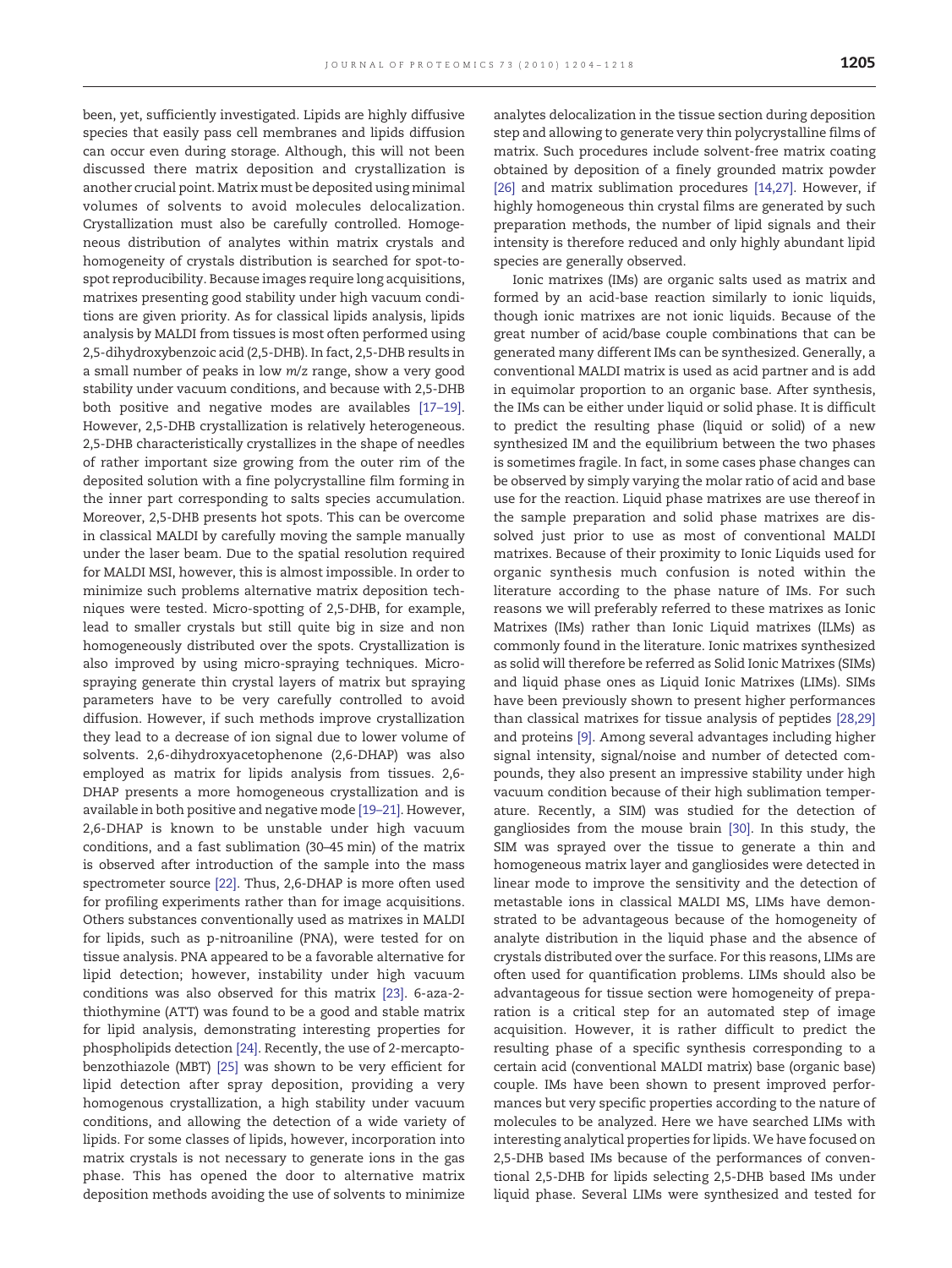lipids analysis on tissues namely 2,5-DHB/ANI, 2,5-DHB/DANI, 2,5-DHB/DEANI, 2,5-DHB/Pyr, and 2,5-DHB/3-AP. These matrixes were tested and compared to their classical homologues. Because the game is consisting in finding the best compromise between a good extraction and low delocalization while keeping good stability under vacuum, shot-to-shot reproducibility and homogeneous distribution of analytes within analyzed spots, we have combined the use of LIMs to the use of micro-spotting deposition. Balance between analytes extraction from the tissue and their delocalization was achieved by using micro-spotting of matrixes. Due to the amount of solution deposited on the surface of the tissue, good extraction efficiency was achieved while limiting delocalization of analytes to the micro-spots size. These new LIMS under micro-spotting conditions were also evaluated on ovarian cancer biopsy sections. Using LIMs various lipids were observed from the biopsy. The presence of several specific lipids of the carcinoma region was sustained by principal component analyses (PCA). One of these specific lipids was also found in a previous study on colon carcinoma [\[31\]](#page-13-0) pointing out the interest of LIMs for MALDI MSI of lipids. As previously described, IMs do present several advantages for on tissue analysis and can be used for a variety of molecule classes ranging from peptides, proteins to lipids.

#### 2. Experimental procedures

#### 2.1. Materials

2,5-dihydroxybenzoic acid (2,5-DHB), 2,6-dihydroxyacetophenone (2,6-DHAP), 3-acetylpyridine (3-AP), aniline (ANI), N,Ndimethylaniline (DANI), N,N-diethylaniline (DEANI), pyridine (Pyr), ethanol (EtOH), trifluoracetic acid (TFA), and Water CHROMASOLV PLUS for HPLC  $(H<sub>2</sub>O)$  were purchased from Sigma-Aldrich (Saint Quentin Fallavier, France).

#### 2.2. Sample preparation

#### 2.2.1. Rat brains

Adult male Wistar rats weighing 250–350 g (animal use accreditation provided by the French ministry of agriculture number 04860) and maintained under standard care were used. Animals were sacrificed by suffocation under  $CO<sub>2</sub>$  and immediately dissected to remove the brain. Frozen rat brains were sliced into  $10 \mu m$  thick tissue sections using a Leica CM1510S cryostat (Leica Microsystems, Nanterre, France) set at −20 °C. The sections were mounted onto ITO-coated conductive glass slides (Bruker Daltonics, Bremen, Germany) and dried by vacuum desiccation for 10 min. No further treatments such as washing steps were required for the lipid analysis.

#### 2.2.2. Ovarian cancer biopsy cryosections and fixation

Ovarian cancer biopsies were obtained with informed consent and institutional review board approval (CCPPRBM Lille: CP 05/ 83) from patients undergoing any ovarian tumor resection at the Hospital Jeanne de Flandre (Lille, France). Patient information's were collected, including — age, treatment received before and after surgery, extent of surgery, current status

(alive, alive with progressive disease, deceased, and cause of death) and survival from the time of original pathologic diagnosis. Samples were collected at the time of surgery and immediately frozen and stored at −80 °C until analysis. Sections (10  $\mu$ m thick) were prepared from fresh ovarian cancer tissue using a Leica CM1510S cryostat (Leica Microsystems, Nanterre, France) and applied onto ITO-coated conductive glass slides (Bruker Daltonics, Bremen, Germany). Histopathological diagnoses were made from subsequent H&E-stained sections by a pathologist blinded to the original clinical diagnosis.

#### 2.3. Matrixes preparation

#### 2.3.1. Preparation of 2,5-dihydroxybenzoic acid (2,5-DHB) and 2,6-dihydroxyacetophenone matrix (2,6-DHAP) conventional matrixes

20-nL of solution containing 20 mg/mL of 2,5-DHB or 2,6-DHAP in EtOH/0.1% aqueous TFA (7:3, v/v) was deposited on whole rat brain tissue sections using a highly accurate position Chemical Ink-Jet Printer CHIP-1000 (Shimadzu Biotech, Kyoto, Japan). Each spots were spaced by 250 µm center to center.

#### 2.3.2. Preparation of liquid ionic matrixes (LIMs)

Liquid ionic matrixes 2,5-DHB/ANI, 2,5-DHB/DANI, 2,5-DHB/ DEANI, 2,5-DHB/Pyr, and 2,5-DHB/3-AP were prepared just prior to use by adding a 1.2 equivalent of organic base to a solution containing 20 mg/mL of 2,5-DHB (1 equivalent) in EtOH/0.1% aqueous TFA (7:3, v/v). Solutions were then vortexed. Matrix solutions had to be used within 1 day of preparation. 7.5-nL of the LIMs solutions were deposited on the whole tissue sections using a highly accurate position Chemical Ink-Jet Printer CHIP-1000 (Shimadzu Biotech, Kyoto, Japan). Each spots were spaced by 250 µm and 400 µm center to center for rat brain tissue sections and ovarian tissue sections respectively.

#### 2.4. Mass spectrometry imaging of lipids

Molecular images were acquired using an UltraFlex II MALDI-TOF/TOF instrument (Bruker Daltonics, Bremen, Germany) equipped with a Smartbeam laser with a repetition rate of up to 200 Hz that was controlled by FlexControl 3.0 (Build 158) software (Bruker Daltonics, Bremen, Germany). Images were obtained in both positive and negative reflector mode, and MALDI MSI spectra were acquired in the m/z 300–2000 range. A total of 500 spectra were acquired at each spot at a laser frequency of 200 Hz. The images were saved and reconstructed using FlexImaging 2.1 (Build 15) (Bruker Daltonics, Bremen, Germany).

#### 2.5. Statistical analysis

Statistical analyses were carried out using the ClinProTools 2.2 software (Bruker Daltonics, Bremen, Germany). For the principal component analysis (PCA), the individual peak intensities were standardized across the dataset [\[9\]](#page-13-0). A plot of principal component PC2 versus PC3 was chosen, as these components resulted in the highest overall degree of separation of the spectra within the PCA score plots.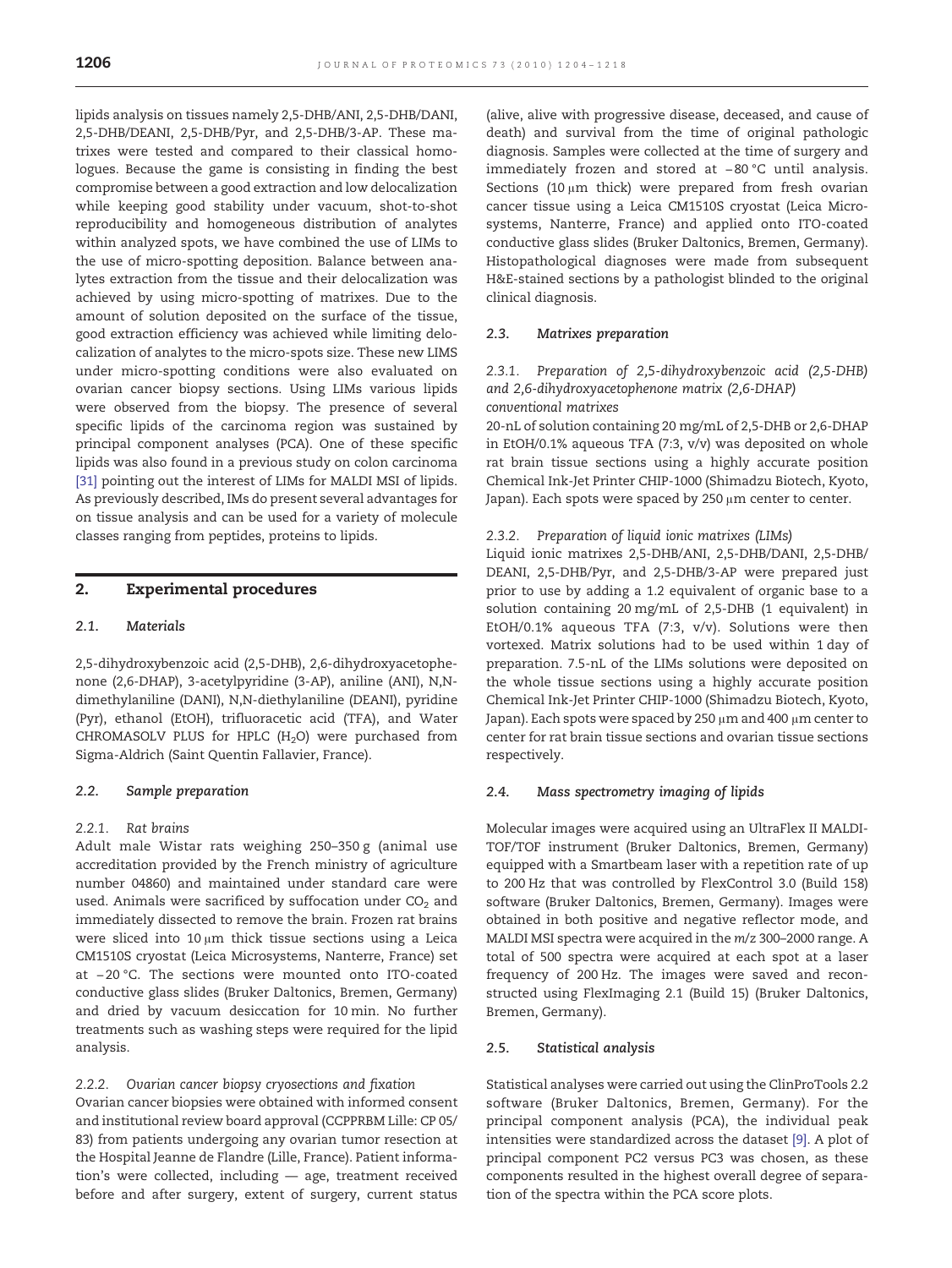#### 2.6. Lipids identification in tissues

MALDI-TOF MS/MS experiments on tissue sections were performed using the Ultraflex II TOF/TOF instrument equipped with LIFT III cell. For MS/MS experiments parameters were set as follow: laser repetition rate was 100 Hz with 33% attenuation, ion source voltages were respectively 8 kV and 7.3 kV on MALDI sample plate and 1st electrode; LIFT cell was pulsed from ground for electrode 1 and 2 to 19 kV and in the last step, electrode 3 was decrease to 3.2 kV; reflector end voltage was set to 29.5 kV and mid-grid to 13.85 kV. For each MS/MS spectrum 5000 total shots were averaged including 1000 for parent ions and 4000 for fragments. Lipid species identification performed in MS/MS was analyzed on peak pattern. In the positive ion mode, the lipids with phosphocholine were detected mainly as a result of a positive charge in the nitrogen of trimethylamine. We confirmed the pattern of phosphocholine in the MS/MS data, after which we used a database [Lipid Search (http://www.lipidmaps.org/)] to determine the compositions of the fatty acid.

#### 3. Results

In MALDI tissue profiling and imaging extraction/delocalization is a real equilibrium or compromise in order to extract enough species while not inducing delocalization of studied molecules. From our knowledge we can state that the extraction is related to the volume of solvents added during matrix deposition on the tissue section. In this respect, higher signal are always observed for large volume of matrix applied using a simple micropipette. But such procedures can lead to the observation of delocalization of certain class of biomolecules according the physico-chemical properties of the used solvents. For this reason, systems tending to minimized amount of solvents deposited in order to form very homogeneous and extremely thin polycrystalline films of matrix crystals, such as ElectroSpray deposition, have shown to yield very poor signals. Currently one of the best compromised was found by using micro-spotting of matrix. In such systems the spatial resolution is well controlled but limited by the size of the micro-spots. However, on such systems extraction is sufficient to reach good analytical performance. Comparison of 2,5-DHB and 2,6-DHAP conventional matrixes with new LIMs was then undertaken using micro-spotting as deposition method.

#### 3.1. 2,5-DHB micro-spotting

In conventional preparation conditions for lipids analysis by MALDI, 2,5-DHB has shown to lead to a heterogeneous crystallization and distribution of analytes within matrix crystals ("hot spots"). It was previously demonstrated for 3 hydroxypicolinic acid (3-HPA) [\[32\]](#page-13-0) that such effects could be minimized by micro-spotting deposition of the matrix solution. After micro-spotting of 2,5-DHB in stable printing conditions we have observed that a the micro-spots level the heterogeneous crystallization in decreased but crystallization is still not really homogeneous (Fig. S1a). 2,5-DHB crystallizes in the shape of a circle, leading to a lack of information in the

center of the spots. This is a significant disadvantage as position teaching for MALDI MSI after micro-spotting is generally performed using the center of spots. The laser will focus onto the center of the spots where almost no crystals are present, and thus no analytes will be detected.

#### 3.2. 2,6-DHAP micro-spotting

Tests in same deposition conditions were then proceeded for 2,6-DHAP even though this matrix is known to be unstable under high vacuum conditions. The printing was stable during the deposition and led to the formation of more homogenous spots than those observed for 2,5-DHB deposition (Fig. S1b). The first spectra acquired just after the introduction of the target into the MALDI source of the MALDI-TOF instrument showed very intense peaks corresponding to lipid signals in the [600–900] m/z range (Fig. S2a). 2,6-DHAP has, thus, undeniable efficiency for lipid detection; however, after 1 h in the high vacuum of the instrument, lipid signals were no longer observed (Fig. S2b). These results are consistent with those previously published [\[22\]](#page-13-0) and confirmed that 2,6-DHAP is very unstable under high vacuum conditions. Moreover, we have observed that this phenomenon is clearly increased under micro-spotting conditions i.e. when the amount of matrix solution deposited is very small. Thus, if 2,6-DHAP is an efficient matrix for direct tissue analysis of lipids, it is not suited for MSI where sampling of the whole raster by the laser is very long and typically exceeds 1 h [\[33\]](#page-13-0).

#### 3.3. Liquid Ionic Matrixes (LIMs)

To overcome the drawback induced by the heterogeneous crystallization of 2,5-DHB or the instability of 2,6-DHAP under high vacuum conditions, new LIMs matrixes were investigated. A solid Ionic matrix (SIM) based on CHCA was previously presented as a promising matrix to enhance gangliosides analysis from tissue sections [\[30\]](#page-13-0). 2,5-DHB is a strong matrix for lipid analysis, and different studies have shown that IMs based on 2,5-DHB are liquid and efficient for the analysis of oligosaccharides [\[34](#page-13-0)–36] and phospholipids [\[37\].](#page-14-0) These matrixes were considered to be highly homogeneous because no crystal formation is involved. This homogeneity allows quantification studies by MALDI-TOF [\[38\]](#page-14-0) due to the significant distribution of analytes over the matrix spots.

In this context, new LIMs namely 2,5-DHB/ANI, 2,5-DHB/ DANI, 2,5-DHB/DEANI, 2,5-DHB/Pyr, and 2,5-DHB/3-AP (Fig. S3) were synthesized and studied under micro-spotting conditions for tissue lipid analysis and imaging. Very stable and reproducible printing was observed during the deposition of all LIMs because of the intrinsic physico-chemical properties of the IMs, which prevent formation of crystals in the piezoelectric head of the micro-spotter that could lead to unstable printing. Deposition of LIMs leads to the formation of homogeneous liquid phase spots (Fig. S1c). For each of the deposited LIM, spectra were acquired in both positive and negative mode. For all tested LIMs, similar results were obtained in positive mode as shown in [Fig. 1.](#page-4-0) In negative mode (Fig. S4) however, all LIMs do no present similar performances. Numerous and intense lipid signals are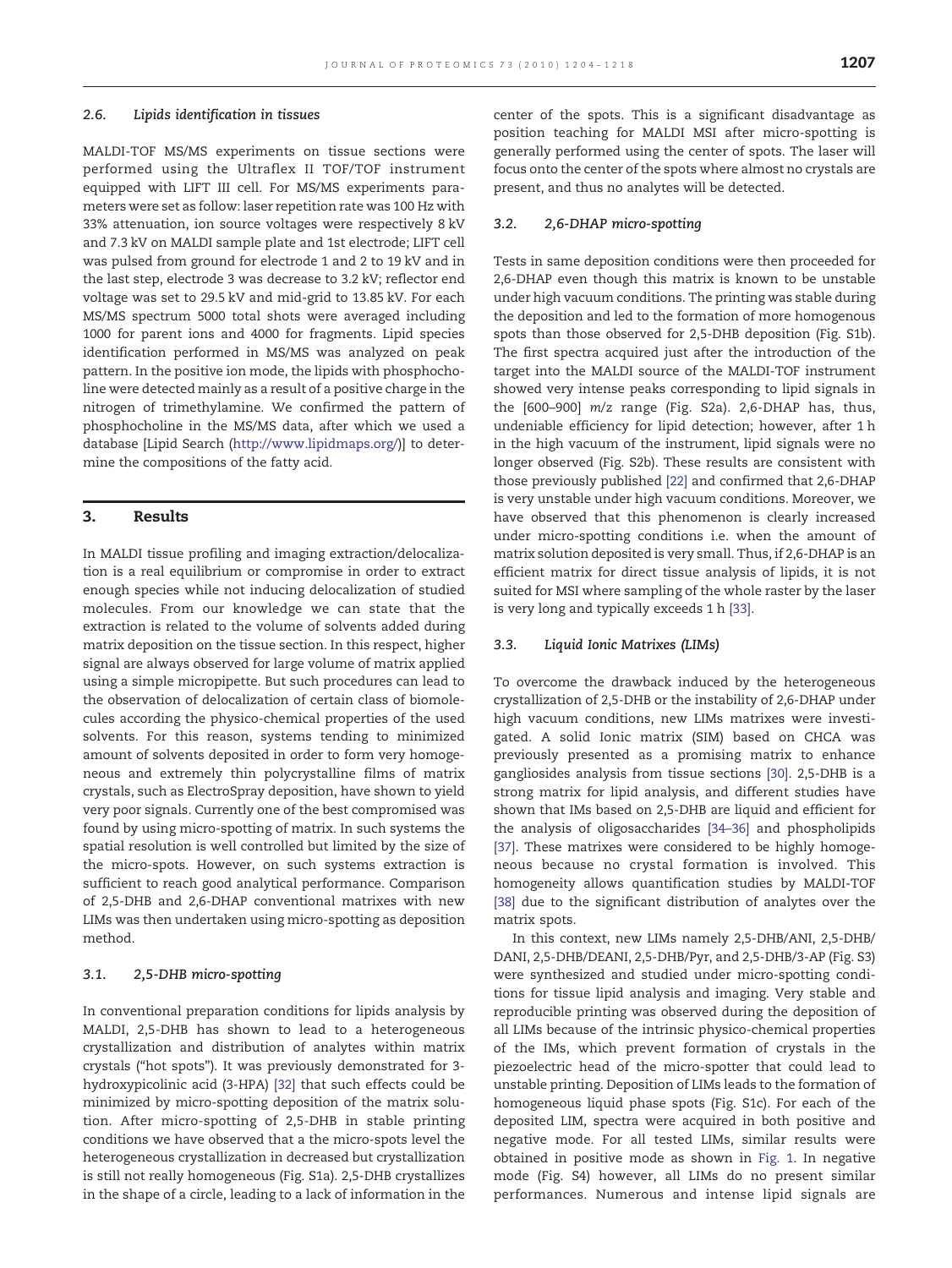<span id="page-4-0"></span>

Fig. 1 – MALDI/TOF MS spectra acquired directly from a rat brain tissue section in the positive delayed extraction reflectron mode after micro-spotting of (a) 2,5-DHB/ANI, (b) 2,5-DHB/DANI, (c) 2,5-DHB/DEANI, (d) 2,5-DHB/Pyr, and (e) 2,5-DHB/3-AP.

observed using 2,5-DHB/ANI, 2,5-DHB/Pyr and 2,5-DHB/3-AP. On the contrary 2,5-DHB/DANI and 2,5-DHB/DEANI displayed spectra with lower intense peaks.

To establish the efficiency of LIMs compared to conventional matrixes, 2,5-DHB and 2,5-DHB/ANI were micro-spotted on the same rat brain tissue section using the symmetry axis to cover the same region of interest with both matrixes. As shown in [Fig. 2a](#page-5-0) 2,5-DHB was deposited on the left part and 2,5-DHB/ANI on the right side. Optical images recorded after micro-spotting reveal that 2,5-DHB spots heterogeneous ([Fig. 2](#page-5-0)b) whereas liquid spots are perfectly homogeneous ([Fig. 2c](#page-5-0)). Again for 2,5-DHB no crystals have settled in the center part of the spot. For LIMs the signal of lipids is intense and equivalent results are obtained from all irradiated area across the spot [\(Fig. 2e](#page-5-0)). For 2,5-DHB almost no signal is found by irradiating the center of the spot ([Fig. 2](#page-5-0)f) and consistent signal is generated by irradiation of the outer rim of crystals ([Fig. 2](#page-5-0)d) but the intensity is globally weaker than for the LIM matrix. Moreover, we must noticed that the deposition time (i.e. the number of cycles for a same spot) necessary to obtain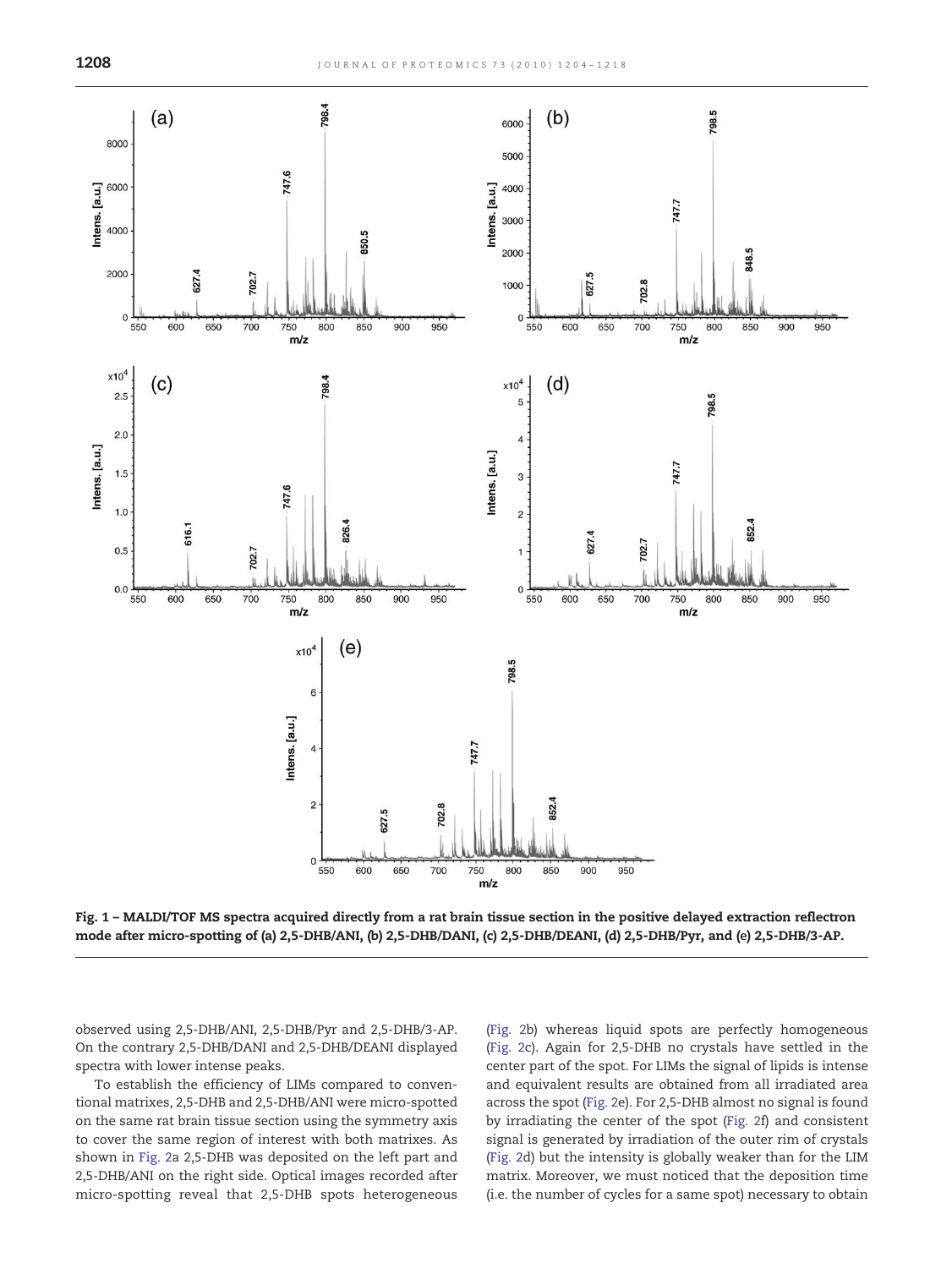<span id="page-5-0"></span>

Fig. 2 – Optical images of (a) a rat brain tissue section after the deposition 2,5-DHB (left half side) and 2,5-DHB/ANI (right half side). Zooms on a spot of (b) 2,5-DHB and (c) 2,5-DHB/ANI. MALDI mass spectra recorded in the reflectron positive mode from two spots the same location according to brain symmetry axis (d) for 2,5-DHB from the outer rim crystals, (e) for 2,5-DHB/ANI and (f) for 2,5-DHB from the center of the spot.

spectra with intense lipid signals is 3 fold upper for 2,5-DHB than for the LIM 2,5-DHB/ANI. Indeed, only 7.5 nL of solution of 2,5-DHB/ANI were deposited per spot unlike at least 20 nL per spot for 2,5-DHB. To investigate the stability of LIMs under vacuum conditions, spectra were acquired directly after the introduction of a rat brain tissue section spotted with 2,5-DHB/ 3-AP , after 1 hour under high vacuum conditions and after two days in the instrument source. 2,5-DHB/ANI is extremely stable under vacuum conditions. Spectra recorded just after introduction of the sample (Fig. S2c), 1 h after (data not shown) and two days after are similar (Fig. S2d). Same observations were made for other LIMs. Based on the observed high stability, strong spot homogeneity, and ability to work in both positive and negative mode, LIMs are very favorable matrixes for MSI of lipids.

#### 3.4. Mass spectrometry imaging of lipids

To establish the quality of molecular images using ILM, 7.5 nL of 2,5-DHB/3-AP was micro-spotted in several cycles on two whole rat brain tissue sections. The printing of the LIM was very stable for all the deposition time. Since only 7.5 nL of 2,5- DHB/3-AP solution were necessary for being in good performances analytical conditions, the micro-spotting was much faster than for conventional matrixes.. Under the same conditions (20 mg/mL) for 2,5-DHB or 2,6-DHAP 40 iterations were necessary to obtain the total volume of the matrix at each position allowing to retrieve optimal signal during MALDI analysis. For 2,5-DHB/3-AP this only represent 13 iterations to obtain the total volume of matrix and achieve spectra of lipids with high intensity. By considering the size of a tissue section,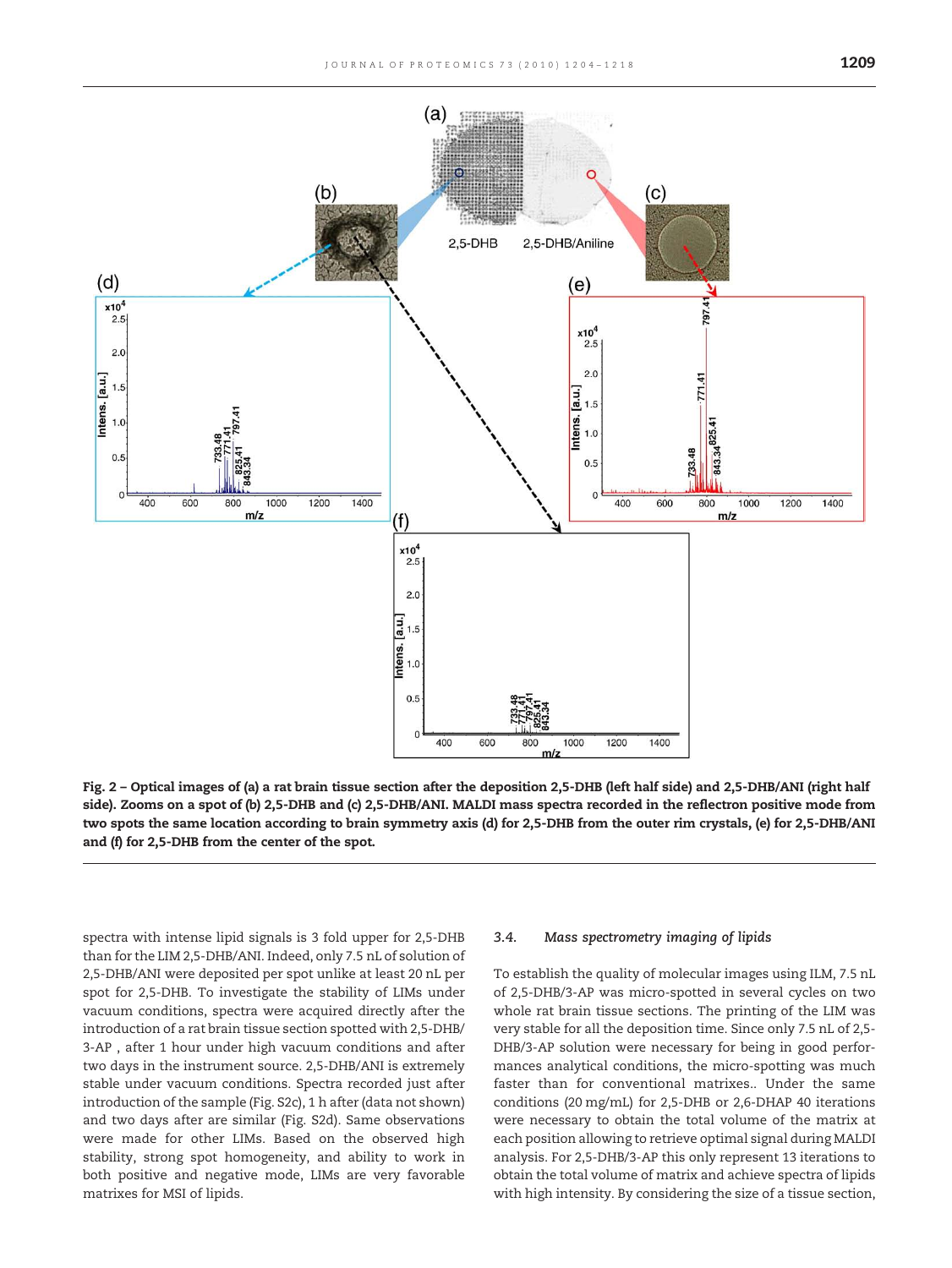

Fig. 3 - Molecular images of two lipids presenting a complementary biodistribution measured at m/z 753.5 and m/z 788.9 in positive reflector mode, corresponding to sphingomyelin (SM) {38:4} and phosphocholine (PC) {36:1}, respectively.

this parameter is important for sample preparation, as the sample preparation of large tissue is time consuming. In our case, only 30 min were necessary to cover the entire rat brain tissue section with 2,5-DHB/3-AP. The spots of 2,5-DHB/3-AP were very homogeneous on both tissue sections. Some crystals, however, were observed outside the tissue section (Fig. 3). Fig. 3 presents molecular images and the colocalization images of two specific lipids with complementary distributions detected in the positive reflectron mode. First lipid observed at m/z 753.5 corresponds to sphingomyelin (SM) {38:4} and the signal at m/z 788.9 corresponds to phosphocholine (PC) {36:1} (Fig. 3). The identification of lipids was based on the measurement of their m/z and subsequent comparison with databank established by different groups [\[11,25\]](#page-13-0). In positive mode, the use of LIMs such as 2,5-DHB/3-AP allowed the detection of a wide class of lipids, including PCs, phosphoethanolamines (PEs), and phosphoserines (PSs), as well as sphingolipids such as SMs. An example of the lipids detected using 2,5-DHB/3-AP in the positive reflectron mode is presented in [Table 1.](#page-7-0) With the possibility for these LIMs to work in negative mode, molecular images were performed on consecutive rat brain tissue section. Many intense peak of lipids were detected and two lipids presenting a complementary distribution measured at m/z 806.79 and m/z 857.78 in negative reflector mode, corresponding to the sulfatide (ST) {36:1} and the phosphoinositol (PI) {36:4}, respectively are presented Fig. S5). The identification of lipids was based on the m/z measurements and comparison to databanks. In this negative mode, the use of LIMs such as 2,5-DHB/3-AP allows the detection of different classes of lipids, including phospholipids such as phosphoinositols (PI) and sphingolipids as well as sulfatides (ST) or gangliosides. An example of the lipids detected using 2,5-DHB/3-AP in negative reflectron mode is presented in [Table 2.](#page-7-0)

Molecular images were also recorded from the tissue section half spotted with 2,5-DHB and 2,5-DHB/ANI. Examples of images are presented [Fig. 4](#page-8-0). It is clear from images comparison that images obtained with the LIM matrix present a good signal contrast and a clear localization whereas the signal is weak for 2,5-DHB and does not give a clear localization.

#### 4. Discussion

The formation of heterogeneous crystals using 2,5-DHBcould be explained by the physical properties of the tissue section in the absence of any chemical treatment. In fact, the matrix solution for lipid analysis typically consists of polar solvents, such as EtOH or other alcohols. By using these solvents, droplets of matrix solution spread on the surface of the tissue reflecting the low surface tension and lead to the formation of 2,5-DHB crystals from the outer rim of the deposited solution. After chemical treatments using a bath of chloroform, the properties of the tissue become more hydrophobic and the surface tension become higher than the untreated samples.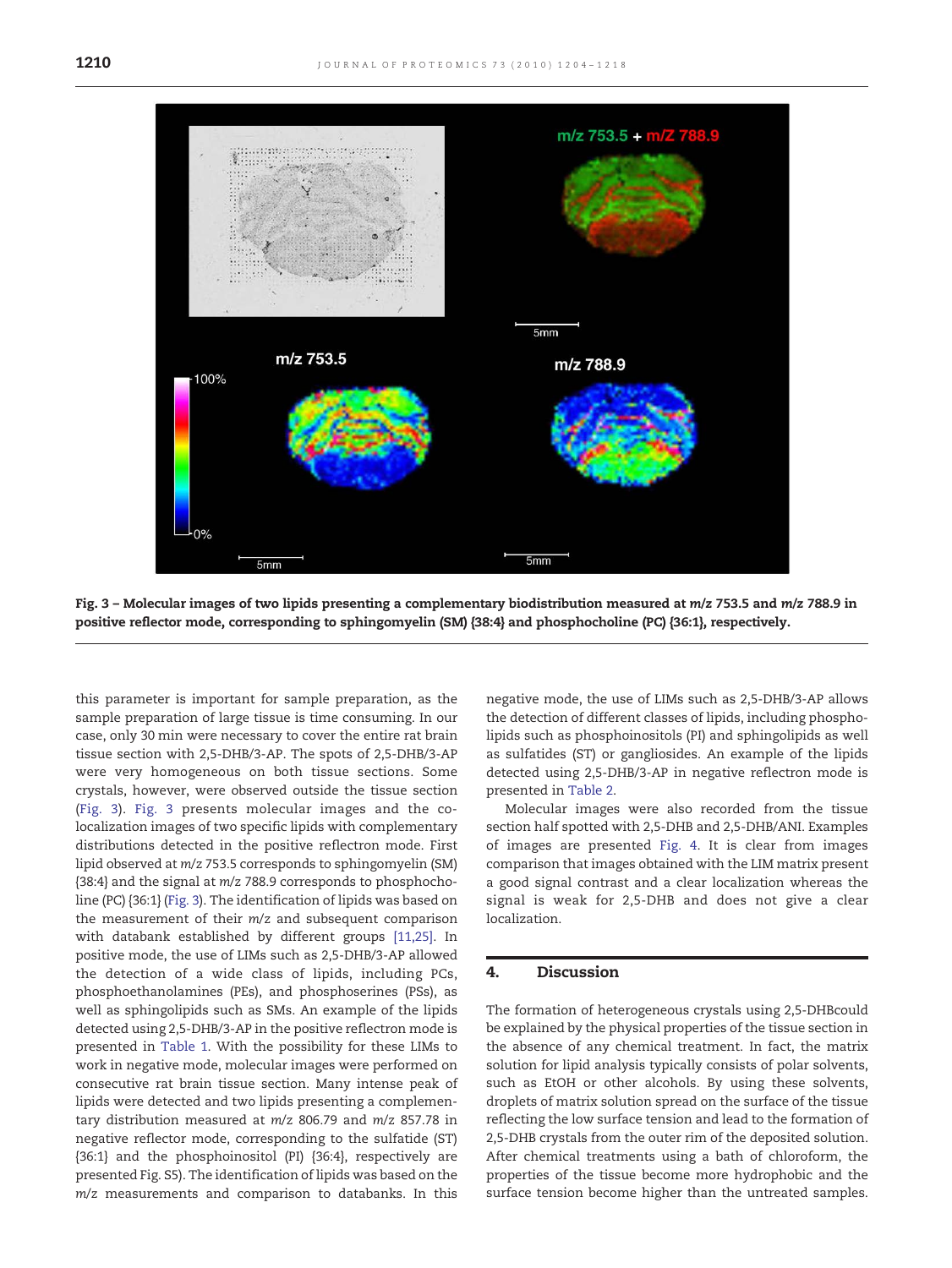<span id="page-7-0"></span>Table 1 – Most probable assignment based on m/z measurements of lipids detected in positive reflectron mode after on tissue MALDI analysis of a rat brain tissue section using after micro-spotting of liquid ionic matrix 2,5-DHB/3-AP. Abbreviations: phosphoethanolamine (PE), phosphocholine (PC), phosphoserine (PS), sphingomyelin (SM).

| Experimental<br>mass(m/z) | Theoretical<br>mass(m/z) | $\Lambda M$<br>(experimental/<br>theorical) | Assignment                        |  |
|---------------------------|--------------------------|---------------------------------------------|-----------------------------------|--|
| 718.60                    | 718.54                   | $-0.06$                                     | PC ${31:1}$ $[M+H]^+$             |  |
|                           |                          |                                             | or PE $\{34:1\}$ $[M+H]^{+}$      |  |
| 731.74                    | 731.65                   | $+0.09$                                     | GL ${43:3}$ $[M+H]^{+}$           |  |
| 734.57                    | 734.57                   | $\overline{0}$                              | PC ${32:0}$ $[M+H]^+$             |  |
| 753.59                    | 753.59                   | $\Omega$                                    | SM {36:1} [M+Na] <sup>+</sup>     |  |
|                           | 753.59                   |                                             | SM ${38:4}$ $[M+H]^{+}$           |  |
| 756.53                    | 756.55                   | $+0.02$                                     | PC ${34:3}$ $[M+H]$ <sup>+</sup>  |  |
|                           | 756.57                   | $+0.02$                                     | PC ${32:0}$ [M + Na] <sup>+</sup> |  |
| 760.55                    | 760.58                   | $+0.03$                                     | PC ${34:1}$ $[M+H]$ <sup>+</sup>  |  |
|                           | 760.51                   | $-0.04$                                     | or PS $\{34:2\}$ $[M+H]^{+}$      |  |
| 775.70                    | 775.72                   | $+0.02$                                     | GL ${46:2}$ $[M+H]^{+}$           |  |
|                           | 775.56                   | $-0.14$                                     | SM {38:4} [M+Na] <sup>+</sup>     |  |
| 782.55                    | 782.57                   | $+0.02$                                     | PC ${34:1}$ $[M+Na]^{+}$          |  |
|                           | 782.57                   | $+0.02$                                     | PC ${36:4}$ $[M+H]^+$             |  |
| 788.91                    | 788.62                   | $-0.29$                                     | PC ${36:1} [M+H]$ <sup>+</sup>    |  |
| 806.52                    | 806.56                   | $+0.04$                                     | PC ${36:3}$ $[M+Na]^{+}$          |  |
|                           | 806.57                   | $+0.05$                                     | PC ${38:6}$ $[M+H]^{+}$           |  |
| 810.57                    | 810.59                   | $+0.02$                                     | PC ${36:1}$ [M + Na] <sup>+</sup> |  |
|                           | 810.60                   | $+0.03$                                     | PC ${38:4}$ $[M+H]$ <sup>+</sup>  |  |
| 852.48                    | 852.52                   | $+0.04$                                     | PS ${38:3}$ $[M+K]^+$             |  |
| 868.48                    | 868.55                   | $+0.07$                                     | PS ${39:2}$ $[M+K]^+$             |  |

Table 2 – Most probable assignment based on m/z measurements of lipids detected in negative reflectron mode after on tissue MALDI analysis of a rat brain tissue section after micro-spotting of liquid ionic matrix 2,5-DHB/3-AP. Abbreviations: phosphoinositol (PI), sulfatide (ST), hydroxylated sulfatide (ST-OH).

| Experimental<br>mass $(m/z)$ | Theoretical<br>mass(m/z) | $\Lambda M$<br>(experimental/<br>theorical) | Assignment   |
|------------------------------|--------------------------|---------------------------------------------|--------------|
| 806.79                       | 806.545                  | $-0.245$                                    | ST {36:1}    |
| 834.82                       | 834.576                  | $-0.244$                                    | ST {38:1}    |
| 850.82                       | 850.571                  | $-0.249$                                    | ST-OH {38:1} |
| 857.78                       | 857.519                  | $-0.261$                                    | PI {36:4}    |
| 860.84                       | 860.592                  | $-0.248$                                    | ST {40:2}    |
| 862.86                       | 862.608                  | $-0.252$                                    | ST {40:1}    |
| 876.87                       | 876.587                  | $-0.283$                                    | ST-OH {40:2} |
| 878.86                       | 878.603                  | $-0.257$                                    | ST-OH {40:1} |
| 885.81                       | 885.550                  | $-0.26$                                     | PI {38:4}    |
| 888.88                       | 888.623                  | $-0.257$                                    | ST {42:2}    |
| 890.89                       | 890.639                  | $-0.251$                                    | ST {42:1}    |
| 902.88                       | 902.603                  | $-0.277$                                    | ST-OH {42:3} |
| 904.98                       | 904.618                  | $-0.362$                                    | ST-OH {42:2} |
| 906.89                       | 906.634                  | $-0.256$                                    | ST-OH {42:1} |
| 916.93                       | 916.655                  | $-0.275$                                    | ST {44:2}    |
| 918.93                       | 918.670                  | $-0.260$                                    | ST {44:1}    |
| 932.93                       | 932.650                  | $-0.280$                                    | ST-OH {44:2} |
| 934.94                       | 934.665                  | $-0.285$                                    | ST-OH {44:1} |
| 1544.47                      | 1544.869                 | $+0.399$                                    | GM1 {36:1}   |
| 1572.54                      | 1572.900                 | $+0.360$                                    | GM1 {38:1}   |

The 2,5-DHB spots are therefore more homogenous (data not shown), thus indicating that the crystal formation of 2,5-DHB after micro-spotting could be influenced by the properties of the tissue. Chemical treatments, however, are not recommended in the case of lipids analysis due to the fact that many lipids can be removed by chloroform or alcohol treatments of the tissue section prior to matrix deposition. For these reasons, others matrixes including 2,6-DHAP and LIMs were investigated in order to improve the coverage of matrix onto the spots.

2,6-DHAP was found to be unstable under the high vacuum conditions of the MALDI source on the acquisition time scale of experiments rendering this matrix not compatible with MSI experiments. This is due to the fact that the kinetic of sublimation of 2,6-DHAP is too high at this pressure  $(10^{-7}$  Torr) unlike 2,5-DHB which is known to be very stable under vacuum. However this phenomenon was not observed when the matrix was deposited using the micropipette allowing the detection of lipids but exclusively in the case of direct analysis. This suggests that the limitation of this matrix for MSI experiments is only due to the volume of matrix solution deposited and renders it incompatible with deposition device well-suited for MALDI MSI.

To overcome these drawbacks, LIMs were then investigated due to the fact that this class of matrix is known to be very stable under vacuum and provides very homogenous spots. After deposition of LIMs on rat brain tissue sections, optical images obtained from spots of these matrixes highlight the high homogeneity of the spots [\(Fig. 2](#page-5-0)c). Even if the tension surface tension between the solution of LIMs used and the tissue section is high, spots remain homogenous due to the liquid nature which allows a homogeneous distribution of matrix over the spot as well as a homogeneous distribution of analytes within the spot. Concerning the deposition time, it clearly appears that only 7.5 nL are needed to obtain intense signals of lipids which is a great advantage over 2,5-DHB and 2,6-DHAP. Below 7.5 nL, the formation of a very thin layer of LIM is observed. This leads the instability under laser irradiation and almost no lipids were therefore detected after a hundred of laser shots in these conditions. On the contrary, above 7.5 nL, big droplets of LIMs are formed at the surface of tissue sections. In this case, overlapping of spots could happen and few peaks of lipids are detected. This could be explained by the fact that the high volume of droplets can dilute analytes within the spots and in this context; the detection of lipids becomes more difficult. 7.5 nL of solution of LIMs was the good compromise between good detection of lipids and stability under laser irradiation. Concerning the class of lipids detected, it clearly appears that in reflectron positive mode, no differences between all LIMs was noticed unlike in reflectron negative mode where 2,5-DHB/DANI and 2,5-DHB/DEANI gave worst results. At this time, no real explanation of this phenomenon was found. In further experiments 2,5-DHB/ANI and 2,5-DHB/3-AP were therefore preferentially used and compared to 2,5-DHB and 2,6-DHAP. By direct comparison on the same rat brain tissue section or by comparison with literature, lipids detected using LIMs seem to be the same than those detected with 2,5-DHB and 2,6-DHAP. However, owing to the heterogeneous crystallization presented by 2,5-DHB, few peaks of lipids or no signal was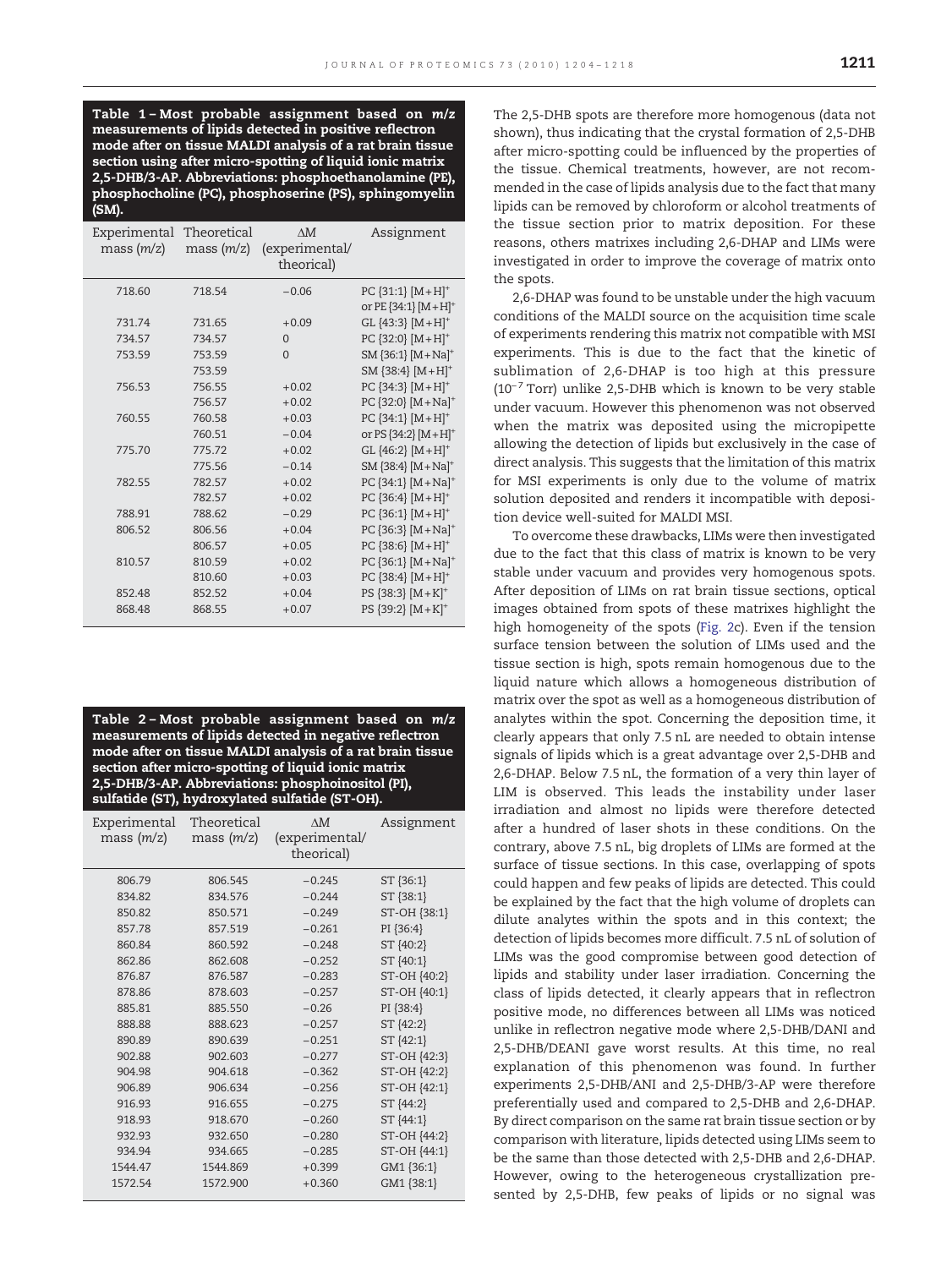<span id="page-8-0"></span>

Fig. 4 – Molecular images of different lipids recorded in the positive reflector mode from a rat brain tissue section after micro-spotting of 2,5-DHB on the left half of the brain and of 2,5-DHB/ANI on the right half. (a) Optical image of the tissue section after micro-spotting of the two matrixes (b-d) molecular images reconstructed from lipid ion signals of m/z 835.79 (b), 837.76 (c) and 771.41 (d). Left half brain parts are images corresponding to 2,5-DHB micro-spotting and right half brain parts are images corresponding to 2,5-DHB/ANI micro-spotting.

detected in the center of the spots. In contrast, using 2,5-DHB/ ANI, which is perfectly distributed due to its liquid nature, the repartition of analytes on the spots was very homogeneous and leads to strong signal over the entire spot. This result represents a significant advantage for MSI experiments where LIMs provide better resolved images of lipids than those obtained using 2,5-DHB. This is due to the very homogenous spots provide by the use of LIMs unlike 2,5-DHB. Indeed, calibration of laser for MSI experiments is done by using 3 positions which are generally defined as the center of spots. In this context, the irradiation was in the most of cases performed in the center of spots where no or few crystals of 2,5-DHB are present. Few peaks of lipids are then detected which is not the case by using LIMs providing very homogenous spot and thus intense peaks of lipids even in the center of spots. The molecular images of lipids are then much better using LIMs as presented Fig. 4. The LIM 2,5-DHB/3-AP was then applied on a whole rat brain tissue section and images were acquired in both positive and negative mode. Many resolved images of lipids were then detected in both acquisition modes. Basically, this could be explained by the fact that LIMs were prepared using 2,5-DHB which is known to be efficient in both positive and negative mode. It seems that some properties of the conventional MALDI matrix used to prepare the IM are conserved. This was also previously observed with HCCA/ANI in the case of peptides analysis from tissue sections [\[28\].](#page-13-0) LIMs were found to be very efficient for MSI of lipids and used for a biological application.

#### 5. Application to ovarian cancer

To investigate these developments in a pathologic context, molecular images were acquired from sections of serous ovarian carcinoma ([Fig. 5\)](#page-9-0) after deposition of 2,5-DHB/3-AP as matrix. Various mass profiles are observed by recording mass spectra at different locations of the tissue section. This is exemplified in [Fig. 5](#page-9-0) by molecular images of five distinct lipids. It is interesting to notice that the presence of specific lipids is associated to a specific morphology of the tissue as shown by the comparison of molecular images with optical images taken from the HE stained tissue sections in the region where these lipids give abundant MS signals. In order to highlight differences in molecular profiles and define regions with close profiles PCA analysis and hierarchical clustering were performed on the image datasets. Result of the classification of molecular profiles using hierarchical clustering is given [Fig. 6a](#page-10-0) and b. [Fig. 6](#page-10-0)a shows how the mass spectra are classified based on comparison of ion signals in the collection of mass spectra and demonstrate the presence of five regions with distinct molecular profiles. [Fig. 6](#page-10-0)b gives a different representation of data as an image where each of the five subclasses (each branch of the dendrogram of [Fig. 6a](#page-10-0)) is given a color on the image. This representation allows knowing how these five distinct molecular regions are distributed within the tissue section. We must notice that globally the different regions correspond to regions where specific lipids where previously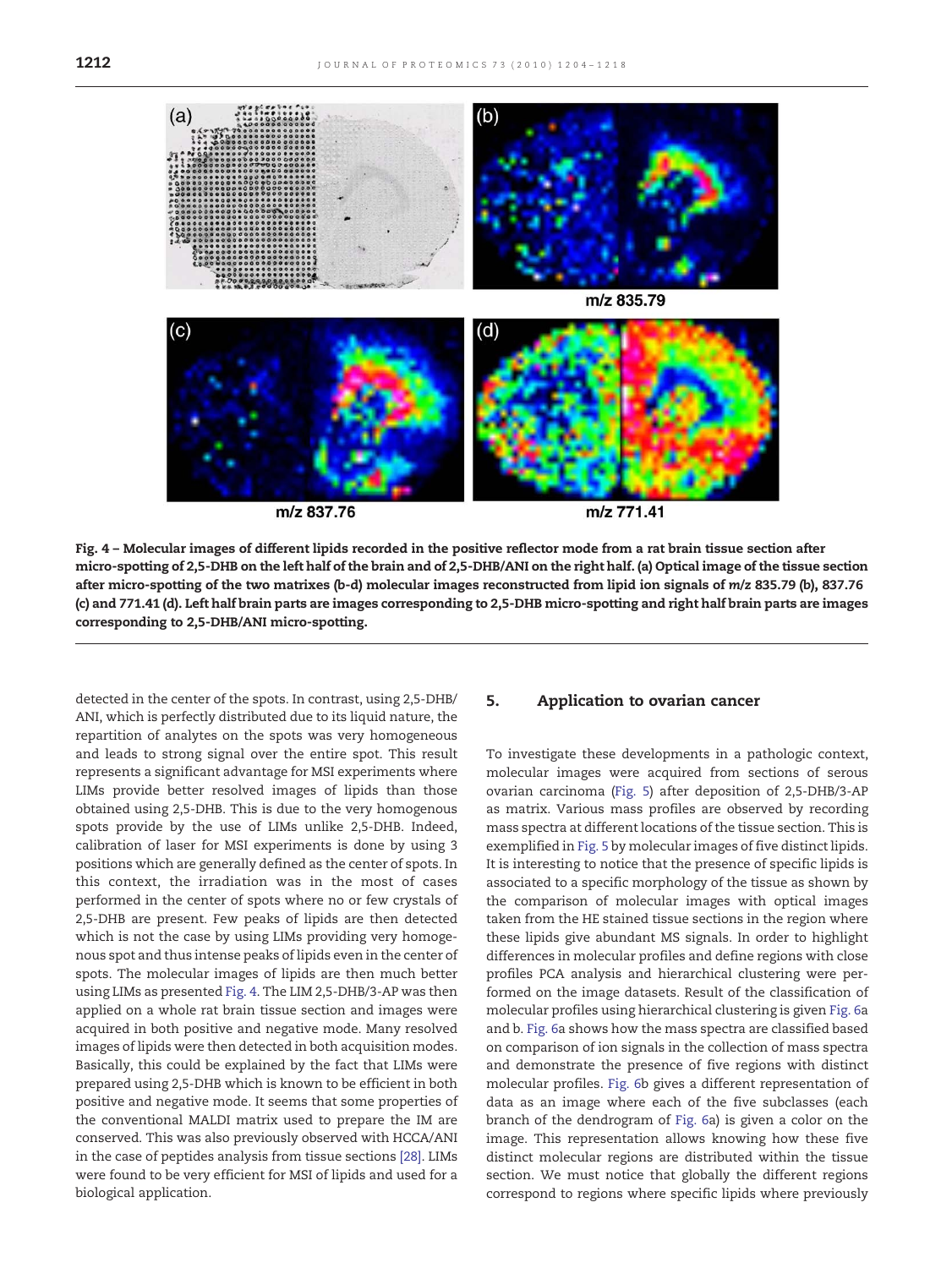<span id="page-9-0"></span>

Fig. 5 – Pathologic application to ovarian cancer. Ovarian carcinoma tissue section has been treated with hematoxylin eosin safran after analyzed in MALDI mass spectrometry imaging. In this context 5 zones have been detected. Inset of microscopic images of each zone (X5) have been presented as well as the molecular images distribution of ions present in each zone.

observed based on manual treatment of data. Results of PCA are presented [Fig. 6](#page-10-0)c. PCA allows depicting data and representing them in a different reference in order to highlight ions presenting very different distributions. Here we have represented data along PC1 and PC2 axis. We observed that ions are widely spread on the diagrams meaning that they have different distribution. On this diagram are marked the points corresponding to our five lipids. As shown by the diagram m/z 725.4 and 649.2 are relatively close to each other as m/z 820.6, 963.4 and 773.5. But these two groups are much separated giving a good accordance with the distribution of these ions as shown in Fig. 5. PCA reveals the presence of lipids with different localization in the cancer biopsy as confirmed by the molecular images of these lipids. These data are consistent with previous studies demonstrating that the fatty acid composition of ceramide and sphingomyelin isolated from

tissues are significantly different. The predominant acids are oleic {18:1} in ceramide and palmitic {16:0} in sphingomyelin, which contains many more other forms of saturated acids. This result is also consistent with previous studies. In fact, sphingoid-based compositions of ceramide and sphingomyelin in normal tissue are identical; the major component is sphingenine (over 96%), while ceramides from tumors contain, in addition to sphingenine, a significant amount of sphinganine. In the sphingomyelins isolated from tumors, the content of sphinganine is significantly lower than in ceramides, which depends on the type of tumor [\[39,40\]](#page-14-0). These differences are characteristic of both normal and tumor tissues. Some specific ions were detected in the tumor region and were identified either by MS/MS [\(Fig. 7\)](#page-11-0) or lipid database screening ([Table 3](#page-12-0)). Interestingly, the ion images of m/z 725 revealed a distribution in a specific region different from the 4 other ones. This lipid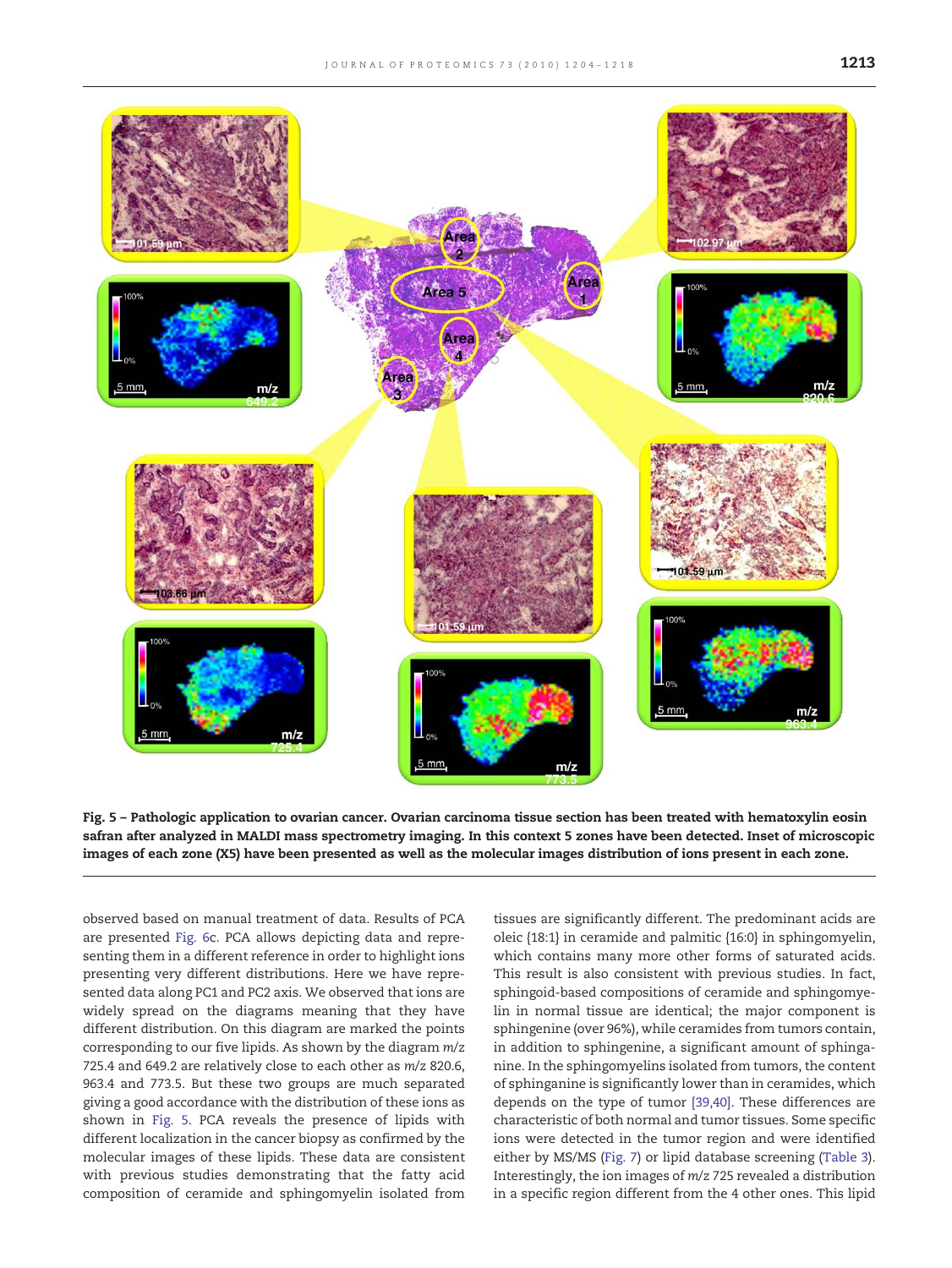<span id="page-10-0"></span>

Fig. 6 – Hierarchical clustering of an ovarian cancer tissue section dataset achieved by MALDI-MSI. (a) Full dendrogram of all spectra in an ovarian cancer dataset. (b) Reconstruction of selected dendrogram branches and corresponding images. (c) Unsupervised scores plot generated from the PCA; scores plot of PC2 versus PC3. 5 m/z were encircled and were detected on specific regions providing by the hierarchical clustering.

was recently also found by MALDI MSI from colon cancer tissue sections [\[31\]](#page-13-0) and corresponds to sphingomyelin {34:1} [M+Na]+ . The presence of such a lipid is consistent with data obtained at the protein level [\[41\]](#page-14-0) (El-Ayed et al., unpublished data). In fact, the inflammatory response is linked to the production of cytokines (TNF-alpha, IL-1alpha/beta, and IL-6) and affects the phospholipid metabolism and subsequent production of eicosanoids, ceramide, and reactive oxygen species (ROS). Phosphatidylcholine and sphingomyelin are sources of lipid messengers. Sphingomyelin synthase serves as a bridge between the metabolism of glycerolipids and sphingolipids. TNF-alpha and IL-1alpha/beta can induce phospholipases (A2, C and D) and sphingomyelinases, and

concomitantly can proteolyze phosphatidylcholine and sphingomyelin-synthesizing enzymes. In serous cancer, overproduction of ascites can be related to the overproduction of phosphatidylcholine and sphingomyelin by stimulating TNFalpha or IL-1alpha/beta signaling. We found that apolipoprotein 1 and phosphatidyl bind to the ethanolamide protein both in tissue and in ascites (El-ayed et al., submitted). We suggest the existence of a cytokine-lipid pathway that is linked to resistance to apoptotic stimuli. To evade apoptosis, tumor cells have adopted various mechanisms that interfere with apoptotic signaling pathways and promote constitutive activation of cellular proliferation and survival pathways by integrating lipids.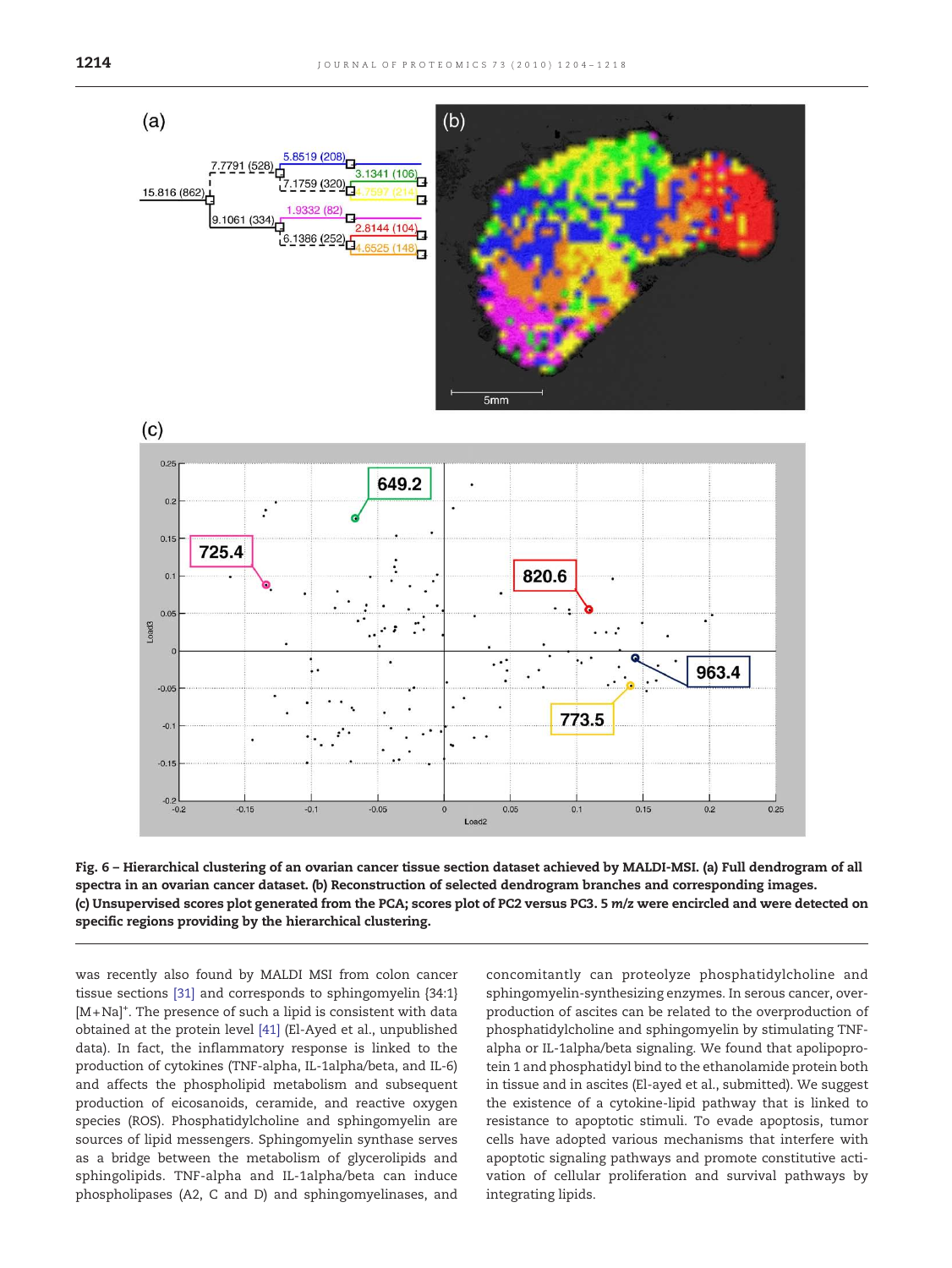<span id="page-11-0"></span>

Fig. 7 – MALDI/TOF MS/MS spectra acquired directly from different regions of an ovarian biopsy (carcinoma stage IV) tissue section and corresponding to specific lipids observed in different regions of the biopsies according to their molecular classification using statistical analysis. MS/MS spectra correspond to precursor ion (a) m/z 725.45 (SM) {34:1} [M+Na]\*, (b) m/z 798.5 (PC) {34:1} [M+K]<sup>+</sup> and (c) m/z 820.6 (PC) {36:4} [M+K]<sup>+</sup>.

#### 6. Conclusion

Sample preparation is a very important parameter for MSI experiments. The choice of matrix and procedure is critical to obtain high quality spectra and molecular images. For the detection of lipids, the conventional 2,5-DHB is commonly used and heterogeneous crystallization is provided by micro-spotting of the matrix. Following tissue treatment, we found that surface properties could change, and thus crystallization of 2,5-DHB could be greatly improved. Lipids, however, are known to be very soluble in a wide variety of solvents, including alcohol, acetone, chloroform, and xylene. Therefore, it is very difficult to subject tissue sections to a specific washing step without losing some molecules of interest. To overcome this drawback, we tested a 2,6-DHAP matrix. The crystals obtained after micro-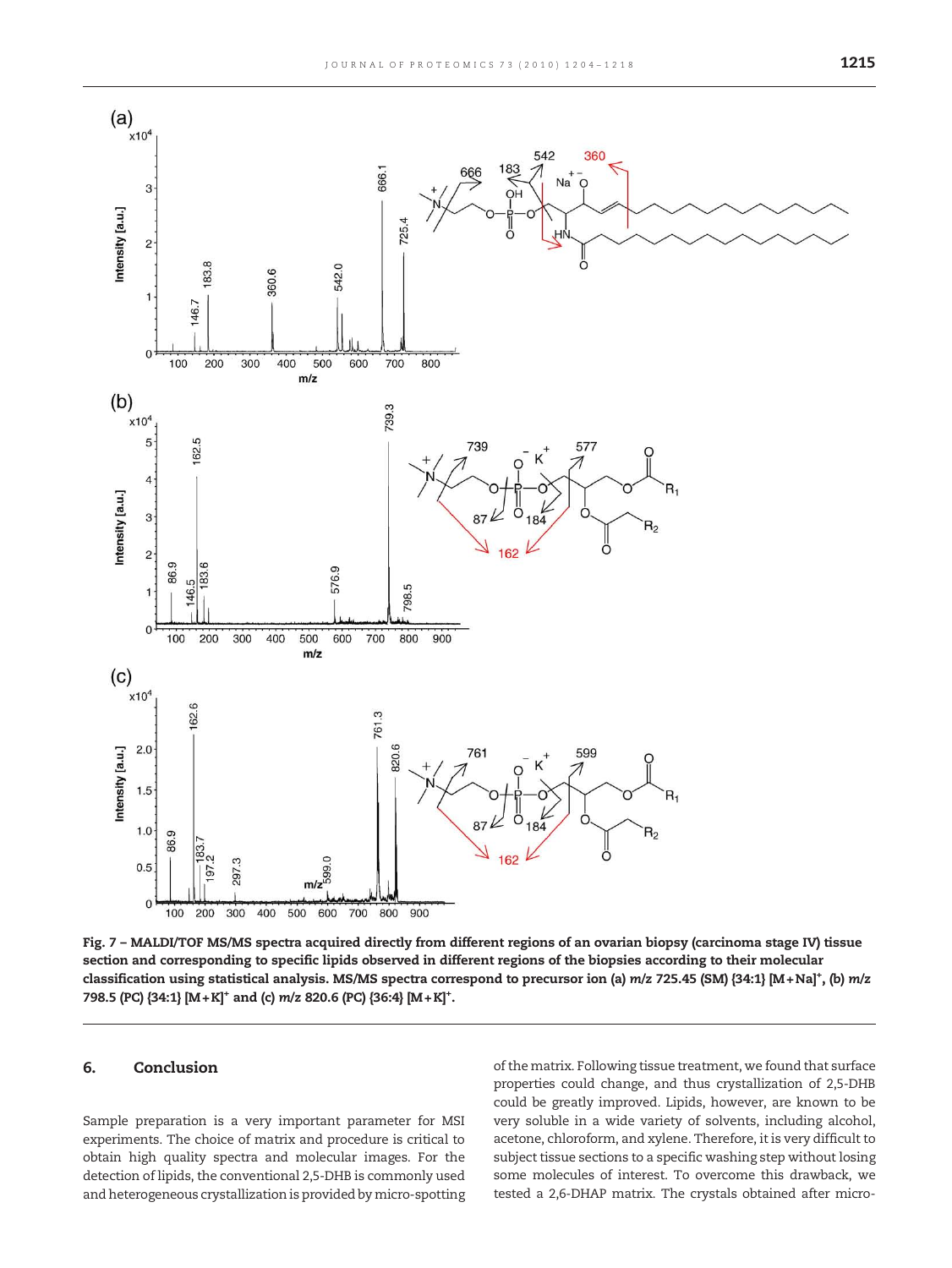<span id="page-12-0"></span>Table 3 – Most probable assignment based on m/z measurements of lipids detected in positive reflectron mode in five different regions of an ovarian biopsy (carcinoma stage IV) tissue section after the micro-spotting of 2,5-DHB/3-AP liquid ionic matrix m/z marked in bold refer to the most intense ions detected in the different corresponding area.

| Experimental | Calculated | Precision AM | Intensity (a.u.)/localisation (area) |         |         |                | Identified species |                                   |
|--------------|------------|--------------|--------------------------------------|---------|---------|----------------|--------------------|-----------------------------------|
| mass (u.)    | mass (u.)  | (exp-theo)   | $\mathbf{1}$                         | 2       | 3       | $\overline{4}$ | 5                  |                                   |
| 478.21       | 478.33     | $-0.12$      | 1624.81                              | 1764.71 | 634.97  | 567.59         | 1308.53            | Lyso PC $\{16:0\}$ $[M+H]^+$      |
| 503.94       | 504.35     | $-0.41$      | 624.69                               | 370.15  | 135.94  | 5411.70        | 314.14             | Lyso PC ${18:0}$ $[M+H]^{+}$      |
| 547.10       | 547.47     | $-0.37$      | 286.98                               | 306.43  | 34.73   | 241.17         | 503.65             | DAG ${32:2}$ $[M+H]^{+}$          |
| 601.91       | 601.52     | 0.39         | 114.93                               | 4302.32 | 6.63    | 3074.59        | 81.80              | DAG ${36:3}$ $[M+H]^+$            |
| 725.45       | 725.55     | $-0.10$      | 309.71                               | 752.47  | 1086.71 | 184.25         | 302.24             | $SM$ {34:1}[M + Na] <sup>+</sup>  |
| 741.29       | 741.48     | $-0.19$      | 651.21                               | 683.40  | 1911.24 | 302.26         | 1086.09            | PC-N(CH3)3 {34:0} $[M+K]^+$       |
| 753.48       | 753.59     | $-0.11$      | 190.12                               | 1829.30 | 862.24  | 332.86         | 117.82             | SM ${36:1}$ $[M+Na]^{+}$          |
| 756.21       | 756.55     | $-0.34$      | 316.74                               | 865.07  | 775.95  | 128.22         | 109.00             | PC {32:0} [M+Na] <sup>+</sup>     |
|              | 756.55     | $-0.34$      |                                      |         |         |                |                    | PC ${34:3}$ $[M+H]^+$             |
| 760.41       | 760.59     | $-0.18$      | 616.71                               | 401.73  | 1182.04 | 109.64         | 519.85             | PC ${34:1}$ $[M+H]^{+}$           |
| 770.49       | 770.55     | $-0.06$      | 1805.67                              | 368.86  | 196.26  | 542.34         | 537.10             | PE $\{36:0\}$ $[M+K]^+$           |
|              | 770.55     | $-0.06$      |                                      |         |         |                |                    | PC ${32:1}$ $[M+K]^+$             |
| 772.45       | 772.53     | $-0.08$      | 2120.69                              | 521.56  | 2.04    | 525.39         | 218.36             | PC ${32:0}$ $[M+K]^+$             |
|              | 772.58     | $-0.13$      |                                      |         |         |                |                    | PE {38:2} $[M+H]^{+}$             |
| 782.39       | 782.57     | $-0.18$      | 471.97                               | 1224.62 | 2393.69 | 653.40         | 187.22             | PC ${34:1}$ $[M+Na]^{+}$          |
|              | 782.57     | $-0.18$      |                                      |         |         |                |                    | PC $[36:4] [M+H]^{+}$             |
| 798.43       | 798.54     | $-0.11$      | 5726.17                              | 2038.51 | 6095.18 | 2546.82        | 1576.19            | PC ${34:1}$ $[M+K]^+$             |
| 804.52       | 804.55     | $-0.03$      | 1061.82                              | 2505.84 | 99.63   | 581.54         | 382.05             | PC ${36:4}$ $[M+Na]^{+}$          |
| 806.29       | 806.57     | $-0.28$      | 192.71                               | 410.67  | 3013.51 | 977.85         | 420.36             | PC $\{36:3\}$ $[M+Na]^+$          |
|              | 806.57     | $-0.28$      |                                      |         |         |                |                    | PC ${38:6}$ $[M+H]^+$             |
| 812.50       | 812.61     | $-0.11$      | 455.89                               | 874.51  | 50.02   | 210.04         | 344.32             | PC ${36:0}$ [M + Na] <sup>+</sup> |
|              | 812.62     | $-0.12$      |                                      |         |         |                |                    | PC ${38:3}$ $[M+H]^+$             |
| 820.53       | 820.53     | 0.00         | 2489.33                              | 945.04  | 46.23   | 815.86         | 1469.63            | PC ${36:4}$ $[M+K]^+$             |
| 824.35       | 824.56     | $-0.21$      | 1122.36                              | 298.02  | 508.80  | 2041.23        | 898.51             | PC ${36:2}$ $[M+K]^+$             |
| 826.41       | 826.57     | $-0.16$      | 1265.44                              | 703.86  | 149.32  | 1239.32        | 255.45             | PC ${36:1}$ $[M+K]^+$             |
| 828.47       | 828.5      | $-0.03$      | 2353.69                              | 1791.05 | 255.37  | 855.16         | 483.16             | PC ${38:6}$ [M + Na] <sup>+</sup> |
| 832.33       | 832.58     | $-0.25$      | 529.64                               | 449.88  | 1558.59 | 29.14          | 583.96             | PC {38:4} [M+Na] <sup>+</sup>     |
| 844.51       | 844.50     | 0.01         | 2898.81                              | 284.04  | 29.20   | 442.11         | 1326.31            | ST ${36:2}$ $[M+K]^+$             |
|              | 844.50     | 0.01         |                                      |         |         |                |                    | PC ${38:6}$ $[M+K]^+$             |

spotting were more homogeneous than those observed with 2,5-DHB micro-spotting and without any chemical treatments. This matrix, however, is known to be unstable under a high vacuum, and the results presented here show similar observations after less than 1 h. Sublimation of 2,6-DHAP occurred in the MALDI source, indicating that 2,6-DHAP is not compatible with MSI. In fact, depending on the size of the tissue section and the resolution, molecular images could be obtained only after more than 10 h, depending on the instrument use.

For these reasons, we developed news LIMs based on the use of 2,5-DHB and obtained data by the addition of 3-AP or Aniline as a base. The results showed a very stable deposition of the matrix that led to the formation of very homogeneous spots of matrix. We showed that LIMs were very stable under vacuum conditions, and the spectra obtained were similar to those obtained using conventional 2,5-DHB or 2,6-DHAP as a matrix in terms of the number of species detected. In addition, 2,5-DHB/3-AP has the properties of being efficient in both positive and negative mode. With the low amount of matrix (7.5 nL/spots) necessary to obtain spectra with intense peaks, 2,5-DHB/3-AP is the matrix of choice for the detection of lipids for MSI experiments after micro-spotting. Indeed, the necessary lower amount of these matrixes allows reducing the time of sample preparation that is a not negligible aspect for the study of large tissue sections.

After deposition of 2,5-DHB/3-AP on a whole rat brain tissue section, molecular images in both positive and negative mode were generated, thereby showing the efficiency of this matrix to localize lipids within a tissue section. Application of these ILMs to cancerous tissue confirmed their use for tracking specific lipid biomarkers. Finally, such LIMs have also been used for drugs imaging (data not shown). Due to very good repartition in the droplets of all extracted components, LIMs open the door to on tissue small molecules quantification which will be the next step for such new class of MALDI MSI matrixes.

#### Acknowledgments

This work was supported by grants from the Centre National de la Recherche Scientifique (CNRS), Ministère de L'Enseignement Supérieur et de la Recherche and Agence Nationale de la Recherche (ANR PCV to IF, ANR blanche to IF).

#### Appendix A. Supplementary data

Supplementary data associated with this article can be found, in the online version, at doi:10.1016/j.jprot.2010.02.010.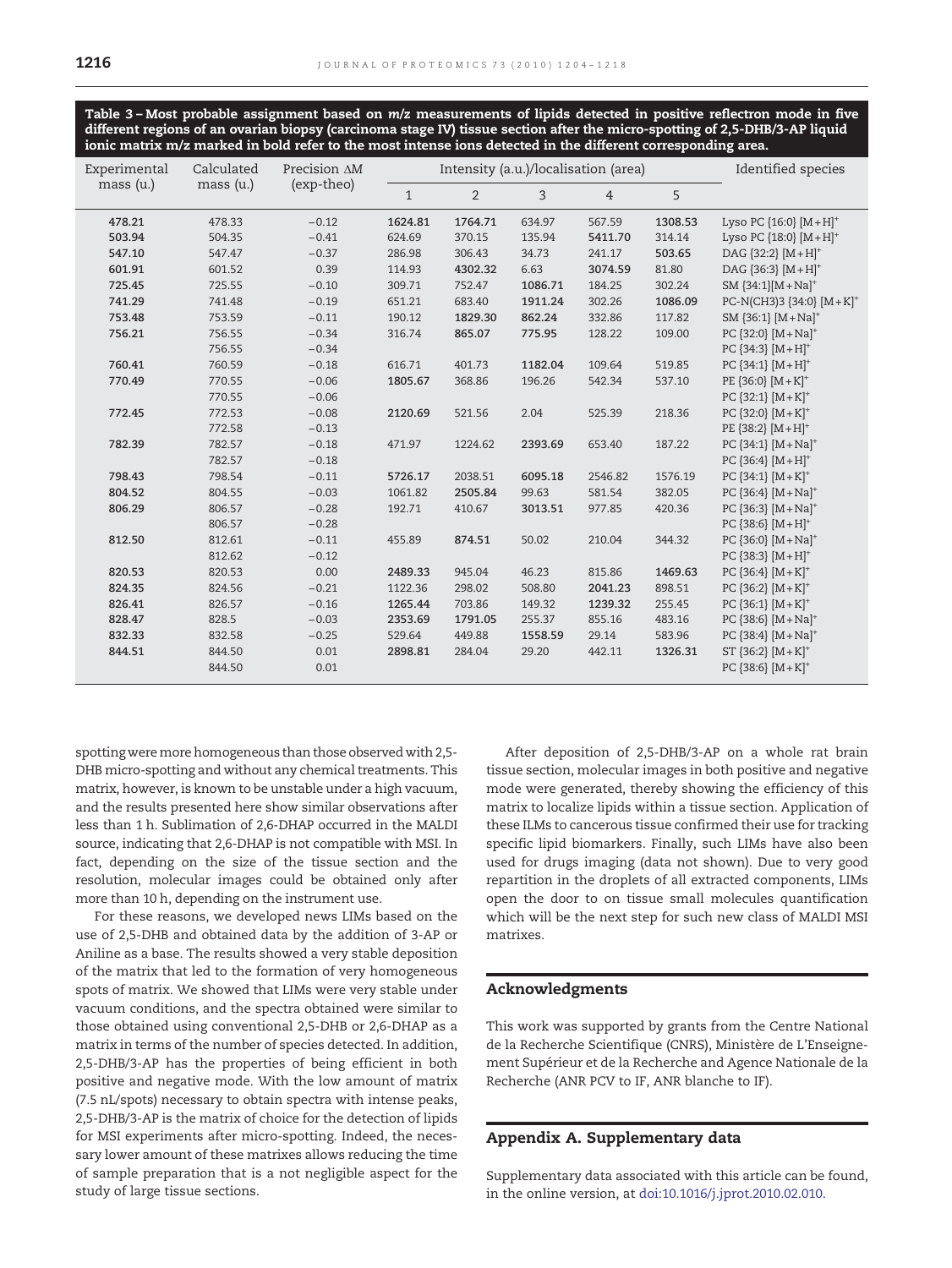#### <span id="page-13-0"></span>REFERENCES

- [1] Caprioli RM, Farmer TB, Gile J. Molecular imaging of biological samples: localization of peptides and proteins using MALDI-TOF MS. Anal Chem 1997;69:4751–60.
- [2] Reyzer ML, Caprioli RM. MALDI-MS-based imaging of small molecules and proteins in tissues. Curr Opin Chem Biol 2007;11:29–35.
- [3] Rubakhin SS, Jurchen JC, Monroe EB, Sweedler JV. Imaging mass spectrometry: fundamentals and applications to drug discovery. Drug Discov Today 2005;10:823–37.
- [4] Hopfgartner G, Varesio E, Stoeckli M. Matrix-assisted laser desorption/ionization mass spectrometric imaging of complete rat sections using a triple quadrupole linear ion trap. Rapid Commun Mass Spectrom 2009;23: 733–6.
- [5] Chaurand P, Norris JL, Cornett DS, Mobley JA, Caprioli RM. New developments in profiling and imaging of proteins from tissue sections by MALDI mass spectrometry. J Proteome Res 2006;5:2889–900.
- [6] Chaurand P, Sanders ME, Jensen RA, Caprioli RM. Proteomics in diagnostic pathology: profiling and imaging proteins directly in tissue sections. Am J Pathol 2004;165:1057–68.
- [7] Chaurand P, Schwartz SA, Caprioli RM. Imaging mass spectrometry: a new tool to investigate the spatial organization of peptides and proteins in mammalian tissue sections. Curr Opin Chem Biol 2002;6:676–81.
- [8] Fournier I, Wisztorski M, Salzet M. Tissue imaging using MALDI-MS: a new frontier of histopathology proteomics. Expert Rev Proteomics 2008;5:413–24.
- [9] Franck J, Arafah K, Elayed M, Bonnel D, Vergara D, Jacquet A, et al. MALDI imaging: state of the art technology in clinical proteomics. Mol Cell Proteomics 2009;8:2023–33.
- [10] Burnum KE, Cornett DS, Puolitaival SM, Milne SB, Myers DS, Tranguch S, et al. Spatial and temporal alterations of phospholipids determined by mass spectrometry during mouse embryo implantation. J Lipid Res 2009;50:2290–8.
- [11] Dreisewerd K, Lemaire R, Pohlentz G, Salzet M, Wisztorski M, Berkenkamp S, et al. Molecular profiling of native and matrix-coated tissue slices from rat brain by infrared and ultraviolet laser desorption/ionization orthogonal time-of-flight mass spectrometry. Anal Chem 2007;79: 2463–71.
- [12] Woods AS, Wang HY, Jackson SN. A snapshot of tissue glycerolipids. Curr Pharm Des 2007;13:3344–56.
- [13] Sugiura Y, Konishi Y, Zaima N, Kajihara S, Nakanishi H, Taguchi R, et al. Visualization of the cell-selective distribution of PUFA-containing phosphatidylcholines in mouse brain by imaging mass spectrometry. J Lipid Res 2009;50:1776–88.
- [14] Murphy RC, Hankin JA, Barkley RM. Imaging of lipid species by MALDI mass spectrometry. J Lipid Res 2009;50 Suppl:S317–22.
- [15] Han X, D MH, McKeel Jr DW, Kelley J, Morris JC. Substantial sulfatide deficiency and ceramide elevation in very early Alzheimer's disease: potential role in disease pathogenesis. J Neurochem 2002;82:809–18.
- [16] Murphy EJ, Schapiro MB, Rapoport SI, Shetty HU. Phospholipid composition and levels are altered in Down syndrome brain. Brain Res 2000;867:9–18.
- [17] Petkovic M, Schiller J, Muller M, Benard S, Reichl S, Arnold K, et al. Detection of individual phospholipids in lipid mixtures by matrix-assisted laser desorption/ionization time-of-flight mass spectrometry: phosphatidylcholine prevents the detection of further species. Anal Biochem 2001;289:202–16.
- [18] Schiller J, Suss R, Arnhold J, Fuchs B, Lessig J, Muller M, et al. Matrix-assisted laser desorption and ionization time-of-flight (MALDI-TOF) mass spectrometry in lipid and phospholipid research. Prog Lipid Res 2004;43:449–88.
- [19] Jackson SN, Wang HY, Woods AS. Direct profiling of lipid distribution in brain tissue using MALDI-TOFMS. Anal Chem 2005;77:4523–7.
- [20] Jackson SN, Wang HY, Woods AS. In situ structural characterization of phosphatidylcholines in brain tissue using MALDI-MS/MS. J Am Soc Mass Spectrom 2005;16:2052–6.
- [21] Jackson SN, Wang HY, Woods AS. In situ structural characterization of glycerophospholipids and sulfatides in brain tissue using MALDI-MS/MS. J Am Soc Mass Spectrom 2007;18:17–26.
- [22] Wang HY, Jackson SN, Woods AS. Direct MALDI-MS analysis of cardiolipin from rat organs sections. J Am Soc Mass Spectrom 2007;18:567–77.
- [23] Estrada R, Yappert MC. Alternative approaches for the detection of various phospholipid classes by matrix-assisted laser desorption/ionization time-of-flight mass spectrometry. J Mass Spectrom 2004;39:412–22.
- [24] Jackson SN, Wang HY, Woods AS, Ugarov M, Egan T, Schultz JA. Direct tissue analysis of phospholipids in rat brain using MALDI-TOFMS and MALDI-ion mobility-TOFMS. J Am Soc Mass Spectrom 2005;16:133–8.
- [25] Astigarraga E, Barreda-Gomez G, Lombardero L, Fresnedo O, Castano F, Giralt MT, et al. Profiling and imaging of lipids on brain and liver tissue by matrix-assisted laser desorption/ ionization mass spectrometry using 2-mercaptobenzothiazole as a matrix. Anal Chem 2008;80:9105–14.
- [26] Puolitaival SM, Burnum KE, Cornett DS, Caprioli RM. Solvent-free matrix dry-coating for MALDI imaging of phospholipids. J Am Soc Mass Spectrom 2008;19:882–6.
- [27] Hankin JA, Barkley RM, Murphy RC. Sublimation as a method of matrix application for mass spectrometric imaging. J Am Soc Mass Spectrom 2007;18:1646–52.
- [28] Lemaire R, Tabet JC, Ducoroy P, Hendra JB, Salzet M, Fournier I. Solid ionic matrixes for direct tissue analysis and MALDI imaging. Anal Chem 2006;78:809–19.
- [29] Djidja MC, Francese S, Loadman PM, Sutton CW, Scriven P, Claude E, et al. Detergent addition to tryptic digests and ion mobility separation prior to MS/MS improves peptide yield and protein identification for in situ proteomic investigation of frozen and formalin-fixed paraffin-embedded adenocarcinoma tissue sections. Proteomics 2009;9:2750–63.
- [30] Chan K, Lanthier P, Liu X, Sandhu JK, Stanimirovic D, Li J. MALDI mass spectrometry imaging of gangliosides in mouse brain using ionic liquid matrix. Anal Chim Acta 2009;639: 57–61.
- [31] Shimma S, Sugiura Y, Hayasaka T, Hoshikawa Y, Noda T, Setou M. MALDI-based imaging mass spectrometry revealed abnormal distribution of phospholipids in colon cancer liver metastasis. J Chromatogr B Analyt Technol Biomed Life Sci 2007;855:98–103.
- [32] Little DP, Cornish TJ, Odonnell MJ, Braun A, Cotter RJ, Koster H. MALDI on a chip: analysis of arrays of low-femtomole to subfemtomole quantities of synthetic oligonucleotides and dna diagnostic products dispensed by a piezoelectric pipet. Anal Chem 1997;69:4540–6.
- [33] Franck J, Arafah K, Barnes A, Wisztorski M, Salzet M, Fournier I. Improving tissue preparation for matrix-assisted laser desorption ionization mass spectrometry imaging. Part 1: using microspotting. Anal Chem 2009;81:8193–202.
- [34] Snovida SI, Chen VC, Perreault H. Use of a 2, 5-dihydroxybenzoic acid/aniline MALDI matrix for improved detection and on-target Derivatization of glycans: A preliminary report. Anal Chem 2006;78:8561–8.
- [35] Snovida SI, Perreault H. A 2, 5-dihydroxybenzoic acid/N, N-dimethylaniline matrix for the analysis of oligosaccharides by matrix-assisted laser desorption/ionization mass spectrometry. Rapid Commun Mass Spectrom 2007;21:3711–5.
- [36] Snovida SI, Rak-Banville JM, Perreault H. On the use of DHB/ aniline and DHB/N, N-dimethylaniline matrixes for improved